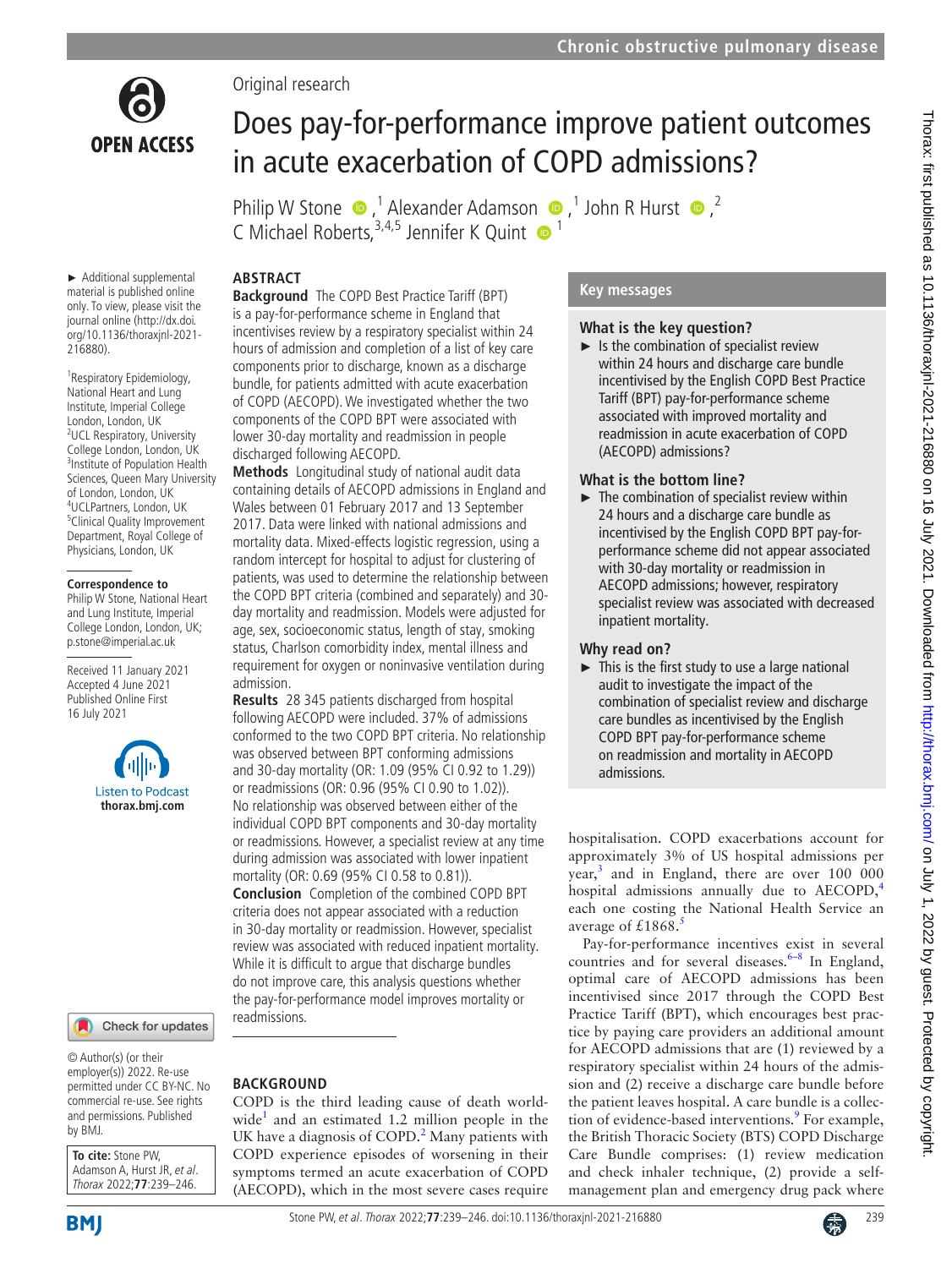#### **Chronic obstructive pulmonary disease**

appropriate, (3) offer support to achieve smoking cessation, (4) assess and refer for pulmonary rehabilitation and (5) arrange follow-up[.10](#page-7-0) The aim of the BTS COPD discharge bundle is to improve patient self-management and postdischarge care in order to reduce COPD readmissions.

Achievement of the COPD BPT is assessed at the hospital level, based on admissions recorded in the UK National Asthma and COPD Audit Programme (NACAP), such that if 60% of audited patients with a primary diagnosis of AECOPD receive the two components of the COPD BPT (specialist review and discharge bundle), the hospital will receive an additional payment for all AECOPD admissions managed. If the 60% target is not met, the hospital will not receive the additional payment for any of the AECOPD admissions it managed and will instead be reimbursed at the standard rate.<sup>11–14</sup> However, approximately 40% of hospitals in England have negotiated an alternative system of reimbursement for admissions meaning that the COPD BPT does not apply to them.

Review by a multidisciplinary respiratory specialist improves the quality of care received by patients<sup>15</sup> and may lead to a reduction in mortality and length of hospital stay.[14 16](#page-7-3) There is also weak evidence that discharge bundles reduce readmissions.<sup>[17](#page-7-4)</sup> However, data suggest that discharge bundles are not always effectively implemented.[18](#page-7-5) Data from the 2014 COPD audit showed that only 57% of AECOPD admissions were reviewed by a respiratory specialist<sup>15</sup> and only 69% of providers used discharge bundles.<sup>19</sup> The COPD BPT aims to increase receipt of these two items of care for AECOPD admissions.<sup>13</sup>

There are few studies on the effectiveness of pay-forperformance in secondary care settings and no study to date has investigated whether implementing the two COPD BPT criteria together improves AECOPD admission outcomes. Therefore, in this analysis of national audit data, we aimed to determine whether people admitted with AECOPD who receive both COPD BPT criteria have fewer readmissions and lower mortality than those who do not receive the COPD BPT. Specifically, we want to determine whether the combination of specialist review and discharge bundle that the COPD BPT seeks to incentivise improves individual patient outcomes, rather than whether the 60% target used by the COPD BPT improves patient outcomes at the hospital level. Therefore, we examine outcomes at the patient level in all hospitals rather than comparing outcomes between eligible hospitals that met the 60% target versus those that did not. If we were instead to compare trusts that met and did not meet the 60% target in an ecological-type analysis, there would be admissions that both did and did not meet the BPT criteria in both the  $\geq 60\%$  and  $\lt 60\%$  groups. This would make it harder to determine whether the BPT criteria were truly having an impact on patient outcomes.

# **METHODS**

# **Database/population**

The NACAP reports care received by patients admitted to hospitals in England and Wales with AECOPD. From 2017, audit data collection has been continual. All acute hospitals in England and Wales were eligible to participate (Scotland joined in 2018), and of 197 eligible hospitals, 182 (92%) participated in data collection. The first report on these prospective data was published in 2018 including analysis for patients admitted from 01 February 2017 and discharged by 13 September 2017. Further details of the audit methodology and results can be found in the published report<sup>20</sup> and a paper describing the longitudinal evolution of national COPD audit in the UK.<sup>21</sup>

In 2019, a follow-up with longer term outcomes—30-day and 90-day mortality and readmission—of the admissions included in the original 2017 audit report was published. All included patients had details of their admission linked with mortality data from the UK Office for National Statistics  $(ONS)^{22}$  and admissions data from England's Hospital Episode Statistics (HES) Admitted Patient Care (APC) database<sup>[23](#page-7-11)</sup> or Wales' Patient Episode Database for Wales (PEDW).<sup>[24](#page-7-12)</sup> After data cleaning to remove patients aged <35 years and admissions with an impossible chronology, the data set was limited to the first admission for each patient in the audit period. This left a data set of 30 294 patients. This data set was used to conduct our analysis; further details are found in the audit outcomes report. $^{25}$ 

#### **Variables**

The primary exposure in this study was conforming to the COPD BPT. An admission was considered to have conformed to the BPT if a patient received a respiratory specialist review ≤24 hours after admission and a COPD discharge bundle before discharge. The nature of discharge bundle was left to individual hospitals. Admissions where the patient was not reviewed by a respiratory specialist were included in the same category as admissions that received a respiratory specialist review >24 hours after admission. The two components of the COPD BPT (specialist review within 24 hours and discharge bundle) were also examined separately in secondary analyses.

Patients who died during their admission or self-discharged were excluded from analyses as these patients are unlikely to have been able to receive a discharge bundle and it would be unfair to include these admissions in our assessment of conformation to the COPD BPT.

The outcomes examined in this study were 30-day mortality and readmissions. The patient was considered to have died within 30 days of admission if there was an ONS death record <30 days after their admission date (as inpatient deaths were excluded this means that our definition of 30-day mortality represents a variable period after discharge dependent on the length of stay). The data received by us only contained 30-day mortality in a binary format (yes/no patient died within 30 days of admission); therefore, we are unable to calculate 30-day postdischarge mortality. The patient was considered to have been readmitted within 30 days of discharge if there was a HES APC or PEDW admission record for any emergency hospital admission <30 days after discharge.

Potential confounders used in the analysis were age, sex, socioeconomic status, oxygen needed during admission, noninvasive ventilation (NIV) administered during admission, length of stay, smoking status, Charlson comorbidity index and a history of mental illness. Respiratory specialist review was included as an additional confounder in analyses of the COPD discharge bundle as we hypothesised that individuals who had received a specialist review were more likely to receive a discharge bundle. Detailed definitions of confounders are found in [online supplemental](https://dx.doi.org/10.1136/thoraxjnl-2021-216880) [methods](https://dx.doi.org/10.1136/thoraxjnl-2021-216880) and [online supplemental tables S1 and S2.](https://dx.doi.org/10.1136/thoraxjnl-2021-216880)

#### **Statistical analysis**

Data management and statistical analyses were performed using Stata V.15 (StataCorp, College Station, Texas). Data were first summarised using means and proportions where appropriate. In our primary analysis to investigate association between an admission conforming to the COPD BPT (receiving specialist review within 24 hours and receiving a discharge bundle) and 30-day mortality (from admission) and 30-day readmission (from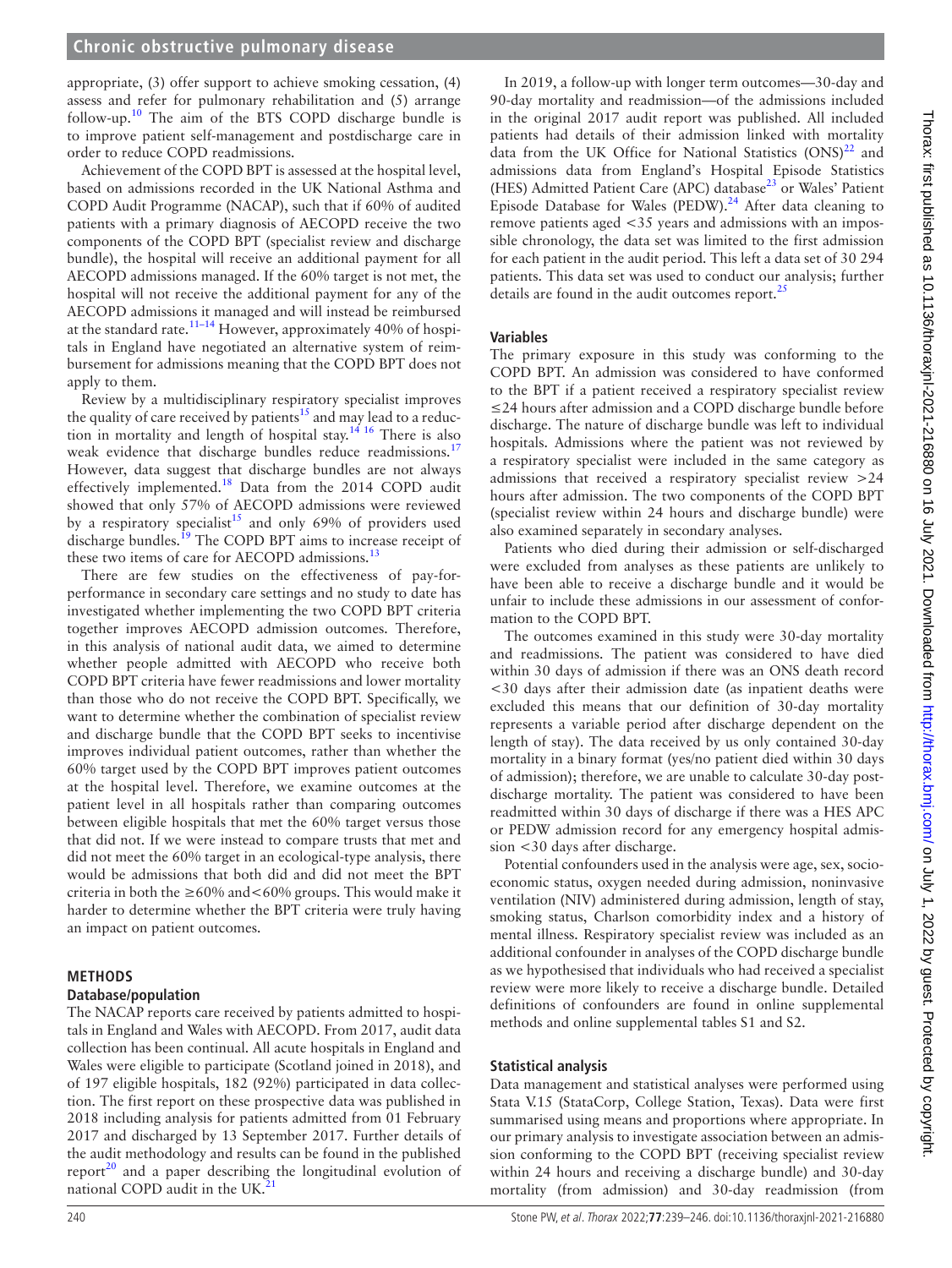discharge), we used mixed-effects logistic regression (xtlogit command, 're' option) with a random intercept for hospital to account for clustering of patients within hospitals. ORs and 95% CIs were generated for each outcome. After univariate analysis, regression models were adjusted by including the potential confounders described above as covariates in the model.

Secondary analyses were performed using specialist review within 24 hours and receipt of a discharge bundle as the independent variables in place of conformation to the BPT to test the individual components of the BPT. Additionally, we further tested the components of the specialist review variable: patients who either did or did not have a specialist review, and for patients who did have a review, those who had one in ≤24 hours and those who had one in >24 hours.

Missing data were minimal for variables included in regression models and where data were missing, complete case analysis was used. OR graphs were generated using coefplot. $^{26}$  $^{26}$  $^{26}$ 

#### Sensitivity analyses

We repeated the discharge bundle analysis excluding 'not clear' responses to the 'Has a BTS, or equivalent, discharge bundle been completed for this admission?' question to determine if there was a strengthening of the effect of a discharge bundle on the outcomes if it was known for certain whether a patient received a bundle or not. We repeated the specialist review analyses using the full audit cohort (including patients who died as an inpatient or self-discharged) to determine whether specialist review was associated with mortality in the full 30-day period from admission or inpatient mortality. Additionally, we repeated the analysis using 90-day mortality and 90-day readmissions as the outcomes to examine if the benefits of the COPD BPT were not detectable until sufficient time had passed for all elements of the discharge bundle to be completed (such as smoking cessation and pulmonary rehabilitation). We also ran the analysis without Welsh hospitals, as these are not eligible to participate in the BPT, to see if there was any change in outcomes. Finally, we examined if there was any difference in patient outcomes between hospitals that met the 60% target for BPT conforming admissions and hospitals that did not meet the target.

#### **RESULTS**

After exclusion of patients who self-discharged  $(n=465 (0.5\%))$ died during admission  $(n=1213 \ (4.0\%)$  and had 'other' as the response for whether they received a discharge bundle  $(n=571)$ (1.9%)), the final analysed cohort in this study comprised 28 345 patients (first admission in audit period only) from 181 hospitals.

#### **COPD BPT conforming admissions**

Thirty-seven per cent of admissions conformed to the BPT (received specialist review within 24 hours and a discharge bundle) ([table](#page-2-0) 1). BPT conforming admissions, compared with admissions not meeting BPT, were more frequently prescribed oxygen (60.9% vs 51.3%), had more NIV administered (11.4% vs 7.6%), had fewer hospital stays of 0–1 days (24.5% vs 27.4%), more patients with smoking status recorded (95.6% vs 87.7%), more patients with a Dyspnoea, Eosinopenia, Consolidation, Acidaemia and atrial Fibrillation (DECAF) score (measure of AECOPD severity<sup>27</sup>) recorded (26.5% vs 6.4%) and more patients with spirometry results available (46.0% vs 32.9%).

In mixed-effects logistic regression analysis, no significant difference in 30-day mortality (OR: 1.09 (95% CI 0.92 to 1.29)) and 30-day readmission (OR: 0.96 (95% CI 0.90 to 1.02)) <span id="page-2-0"></span>**Table 1** Demographics and outcomes for people discharged from hospital following acute exacerbation of COPD whose admissions did conform to the COPD Best Practice Tariff (BPT) (receipt of a respiratory specialist review within 24 hours of admission *and* a discharge bundle) and those whose admissions did not conform to the COPD BPT, N=28 345

|                                 | <b>Admission</b><br>conformed to COPD<br>BPT | Admission did not conform to<br><b>COPD BPT</b> |
|---------------------------------|----------------------------------------------|-------------------------------------------------|
|                                 | $N = 10530$                                  | $N = 17815$                                     |
|                                 | n (%)                                        | n (%)                                           |
| Age (years)                     |                                              |                                                 |
| Mean (SD)                       | 71.5 (10.3)                                  | 72.5 (11.0)                                     |
| Gender                          |                                              |                                                 |
| Male                            | 4895 (46.5%)                                 | 8343 (46.8%)                                    |
| Female                          | 5635 (53.5%)                                 | 9472 (53.2%)                                    |
| Quintile of IMD/WIMD            |                                              |                                                 |
| 1 (most deprived)               | 3485 (33.1%)                                 | 5768 (32.4%)                                    |
| 2                               | 2509 (23.8%)                                 | 4254 (23.9%)                                    |
| 3                               | 1894 (18.0%)                                 | 3337 (18.7%)                                    |
| 4                               | 1492 (14.2%)                                 | 2510 (14.1%)                                    |
| 5 (least deprived)              | 1058 (10.1%)                                 | 1778 (10.0%)                                    |
| No data                         | 92 (0.9%)                                    | 168 (0.9%)                                      |
| Oxygen prescription             |                                              |                                                 |
| Not needed                      | 1773 (16.8%)                                 | 3579 (20.1%)                                    |
| Not prescribed                  | 2341 (22.2%)                                 | 5098 (28.6%)                                    |
| Prescribed                      | 6416 (60.9%)                                 | 9138 (51.3%)                                    |
| NIV administered                | 1201 (11.4%)                                 | 1354 (7.6%)                                     |
| Length of stay quintile         |                                              |                                                 |
| $0-1$ day                       | 2581 (24.5%)                                 | 4875 (27.4%)                                    |
| $2-3$ days                      | 2581 (24.5%)                                 | 4290 (24.1%)                                    |
| $4-5$ days                      | 1770 (16.8%)                                 | 2878 (16.2%)                                    |
| 6-8 days                        | 1685 (16.0%)                                 | 2471 (13.9%)                                    |
| $9 + days$                      | 1913 (18.2%)                                 | 3301 (18.5%)                                    |
| Smoking status                  |                                              |                                                 |
| Never smoked                    | 256 (2.4%)                                   | 732 (4.1%)                                      |
| Ex-smoker                       | 6236 (59.2%)                                 | 9559 (53.7%)                                    |
| Current smoker                  | 3586 (34.1%)                                 | 5335 (30.0%)                                    |
| Not recorded                    | 452 (4.3%)                                   | 2189 (12.3%)                                    |
| Charlson comorbidity<br>index   |                                              |                                                 |
| 1                               | 5330 (50.6%)                                 | 8305 (46.6%)                                    |
| 2                               | 2598 (24.7%)                                 | 4510 (25.3%)                                    |
| 3                               | 1383 (13.1%)                                 | 2457 (13.8%)                                    |
| 4                               | 662 (6.3%)                                   | 1267 (7.1%)                                     |
| 5                               | 313 (3.0%)                                   | 670 (3.8%)                                      |
| 6                               | 107 (1.0%)                                   | 273 (1.5%)                                      |
| $7+$                            | 137 (1.3%)                                   | 333 (1.9%)                                      |
| Mental health diagnoses         |                                              |                                                 |
| No mental illness               | 8309 (78.9%)                                 | 14 347 (80.5%)                                  |
| Mild/moderate mental<br>illness | 1547 (14.7%)                                 | 2366 (13.3%)                                    |

Continued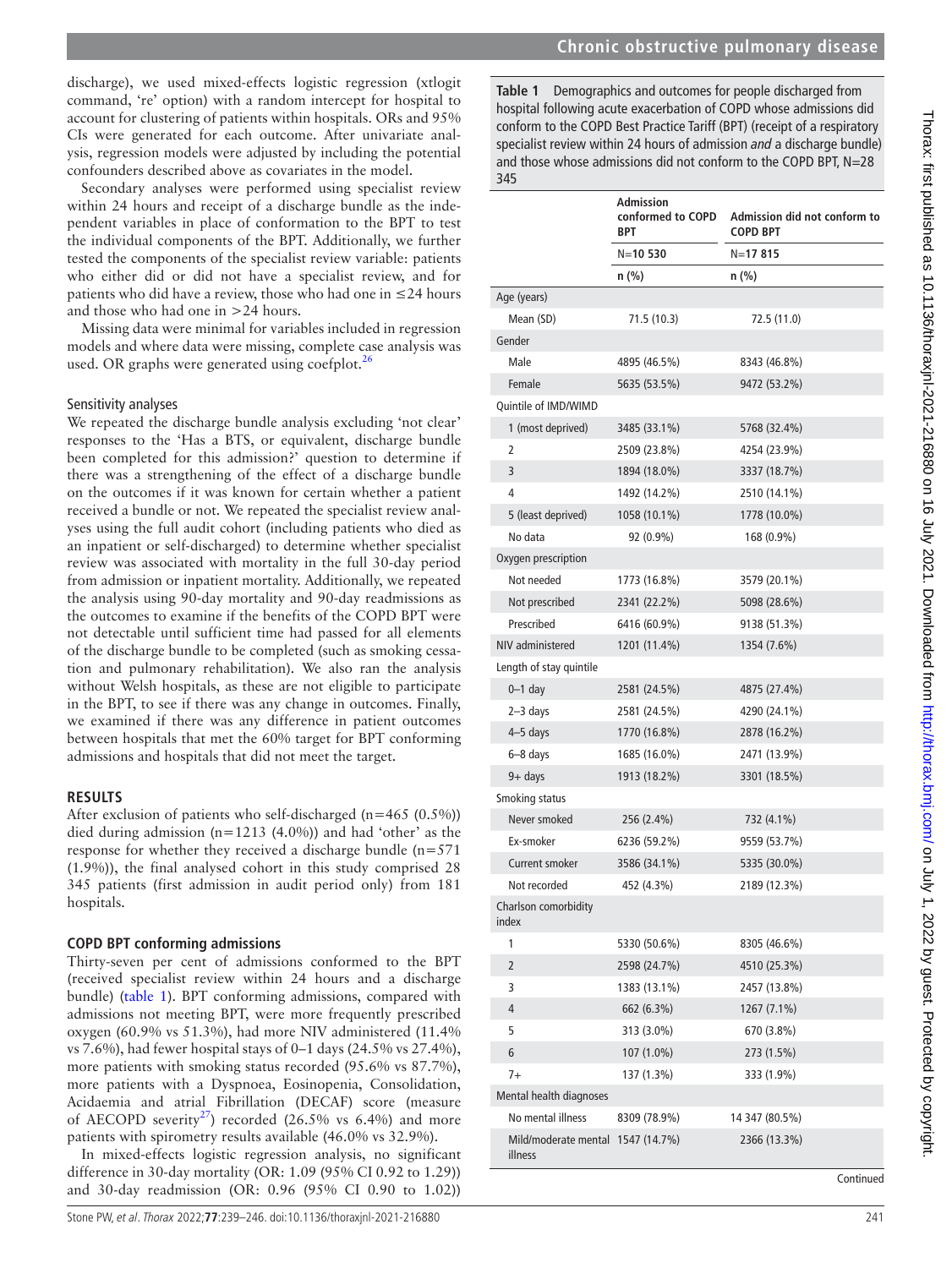| Table 1<br>Continued                                 |                                              |                                                 |
|------------------------------------------------------|----------------------------------------------|-------------------------------------------------|
|                                                      | Admission<br>conformed to COPD<br><b>BPT</b> | Admission did not conform to<br><b>COPD BPT</b> |
|                                                      | $N = 10530$                                  | $N = 17815$                                     |
|                                                      | $n$ (%)                                      | n(%)                                            |
| Severe mental illness                                | 674 (6.4%)                                   | 1102 (6.2%)                                     |
| <b>DECAF</b> score                                   |                                              |                                                 |
| Low risk $(0-1)$                                     | 1650 (15.7%)                                 | 568 (3.2%)                                      |
| Intermediate risk (2)                                | 677 (6.4%)                                   | 330 (1.9%)                                      |
| High risk (3-6)                                      | 468 (4.4%)                                   | 237 (1.3%)                                      |
| No data                                              | 7735 (73.5%)                                 | 16 680 (93.6%)                                  |
| Spirometry: FEV,/FVC<br>ratio                        |                                              |                                                 |
| $\geq 0.7$                                           | 507 (4.8%)                                   | 866 (4.9%)                                      |
| < 0.7                                                | 4253 (40.4%)                                 | 4884 (27.4%)                                    |
| Invalid $(<0.2$ or $>1.0$ )                          | 83 (0.8%)                                    | $115(0.7\%)$                                    |
| No data                                              | 5687 (54.0%)                                 | 11 950 (67.1%)                                  |
| <b>Outcomes</b>                                      |                                              |                                                 |
| Patient died within 30<br>days of admission          | 285 (2.7%)                                   | 461 (2.6%)                                      |
| Patient readmitted<br>within 30 days of<br>discharge | 2659 (25.3%)                                 | 4577 (25.7%)                                    |

BPT, best practice tariff; COPD, chronic obstructive pulmonary disease; DECAF, Dyspnoea, Eosinopenia, Consolidation, Acidaemia and atrial Fibrillation; FEV<sub>1</sub>, forced expiratory volume in one second; FVC, forced vital capacity; IMD, English Index of Multiple Deprivation; NIV, non-invasive ventilation; WIMD, Welsh Index of Multiple Deprivation.

was found between admissions that conformed to the BPT and admissions that did not conform [\(figure](#page-3-0) 1 and [online supple](https://dx.doi.org/10.1136/thoraxjnl-2021-216880)[mental table S3](https://dx.doi.org/10.1136/thoraxjnl-2021-216880)).



#### <span id="page-3-0"></span>**Figure 1** Forest plot of adjusted ORs and 95% CIs for 30-day postadmission mortality and 30-day post-discharge readmission for people discharged from hospital following acute exacerbation of COPD whose admissions conformed to the COPD Best Practice Tariff (BPT) relative to those whose admissions did not conform to the COPD BPT. Values <1 favour conforming to the BPT; values >1 favour not conforming to the BPT.

#### **The COPD BPT individual components** Respiratory specialist review

Fifty-three per cent of admissions were reviewed by a respiratory specialist within 24 hours ([online supplemental table S4\)](https://dx.doi.org/10.1136/thoraxjnl-2021-216880). Twenty-four per cent of patients did not receive a respiratory specialist review at all ([online supplemental table S5](https://dx.doi.org/10.1136/thoraxjnl-2021-216880)). Of the 76% of patients who did receive a review, 69% were within 24 hours of admission, meaning that 31% of reviewed patients had to wait more than 24 hours for a review ([online supplemental](https://dx.doi.org/10.1136/thoraxjnl-2021-216880) [table S6\)](https://dx.doi.org/10.1136/thoraxjnl-2021-216880). A detailed description of the differences between the exposure groups for each of the respiratory specialist review exposures is found in [online supplemental results](https://dx.doi.org/10.1136/thoraxjnl-2021-216880).

In mixed-effects logistic regression analysis, no significant difference in 30-day mortality or 30-day readmission was observed between admissions that were reviewed by a respiratory specialist within 24 hours and those that were not reviewed or reviewed in >24 hours ([figure](#page-4-0) 2A and [online supplemental](https://dx.doi.org/10.1136/thoraxjnl-2021-216880) [table S7](https://dx.doi.org/10.1136/thoraxjnl-2021-216880)). No significant difference in 30-day mortality or 30-day readmission was observed between patients who did and patients who did not receive a specialist review [\(figure](#page-4-0) 2B and [online supplemental table S8\)](https://dx.doi.org/10.1136/thoraxjnl-2021-216880) and no significant difference was found in either outcome between patients who received a review within 24 hours and those who received a review in >24 hours ([figure](#page-4-0) 2C and [online supplemental table S9](https://dx.doi.org/10.1136/thoraxjnl-2021-216880)).

# COPD discharge care bundle

Fifty-four per cent of admissions received a discharge bundle ([online supplemental table S10](https://dx.doi.org/10.1136/thoraxjnl-2021-216880)). A detailed description of the differences between admissions that did and did not receive a discharge bundle is found in [online supplemental results](https://dx.doi.org/10.1136/thoraxjnl-2021-216880). In mixed-effects logistic regression analysis, no significant difference in 30-day mortality or 30-day readmission was observed between admissions that received a discharge bundle and those that did not receive a discharge bundle [\(figure](#page-4-0) 2D and [online](https://dx.doi.org/10.1136/thoraxjnl-2021-216880) [supplemental table S11\)](https://dx.doi.org/10.1136/thoraxjnl-2021-216880).

# **Sensitivity analysis**

Repeating the discharge bundle analysis without 'not clear' responses made no material difference to the odds of 30-day mortality and readmission (data available on request).

Repeating the specialist review analyses including patients who died during their admission (summary statistics by each specialist review exposure definition are shown in [online supple](https://dx.doi.org/10.1136/thoraxjnl-2021-216880)[mental tables S12-S14\)](https://dx.doi.org/10.1136/thoraxjnl-2021-216880) and therefore, examining mortality in the full 30-day period following admission, did result in changes to the odds of 30-day mortality. However, the only statistically significant result was found for patients who received a specialist review at any time, who had 18% lower odds (OR: 0.82 (95% CI 0.72 to 0.94)) of 30-day death than patients who did not receive a specialist review [\(figure](#page-4-1) 3 and [online supplemental](https://dx.doi.org/10.1136/thoraxjnl-2021-216880) [table S15\)](https://dx.doi.org/10.1136/thoraxjnl-2021-216880). Limiting mortality to inpatient mortality only, the effect of specialist review was even stronger with patients who received a specialist review at any time during admission having 31% lower odds (OR: 0.69 (95% CI 0.58 to 0.81)) of inpatient death ([figure](#page-4-1) 3 and [online supplemental table S15\)](https://dx.doi.org/10.1136/thoraxjnl-2021-216880).

When using 90-day mortality and 90-day readmission as study outcomes, review within 24 hours of admission was significantly associated with 90-day mortality, with patients reviewed within 24 hours having 16% greater odds of dying within 90 days (OR: 1.16 (95% CI 1.05 to 1.28)) [\(online supplemental](https://dx.doi.org/10.1136/thoraxjnl-2021-216880) [table S7](https://dx.doi.org/10.1136/thoraxjnl-2021-216880)). Patients who were reviewed by a respiratory specialist also had 20% higher odds (OR: 1.20 (95% CI 1.06 to 1.36)) of dying within 90 days than patients who were not reviewed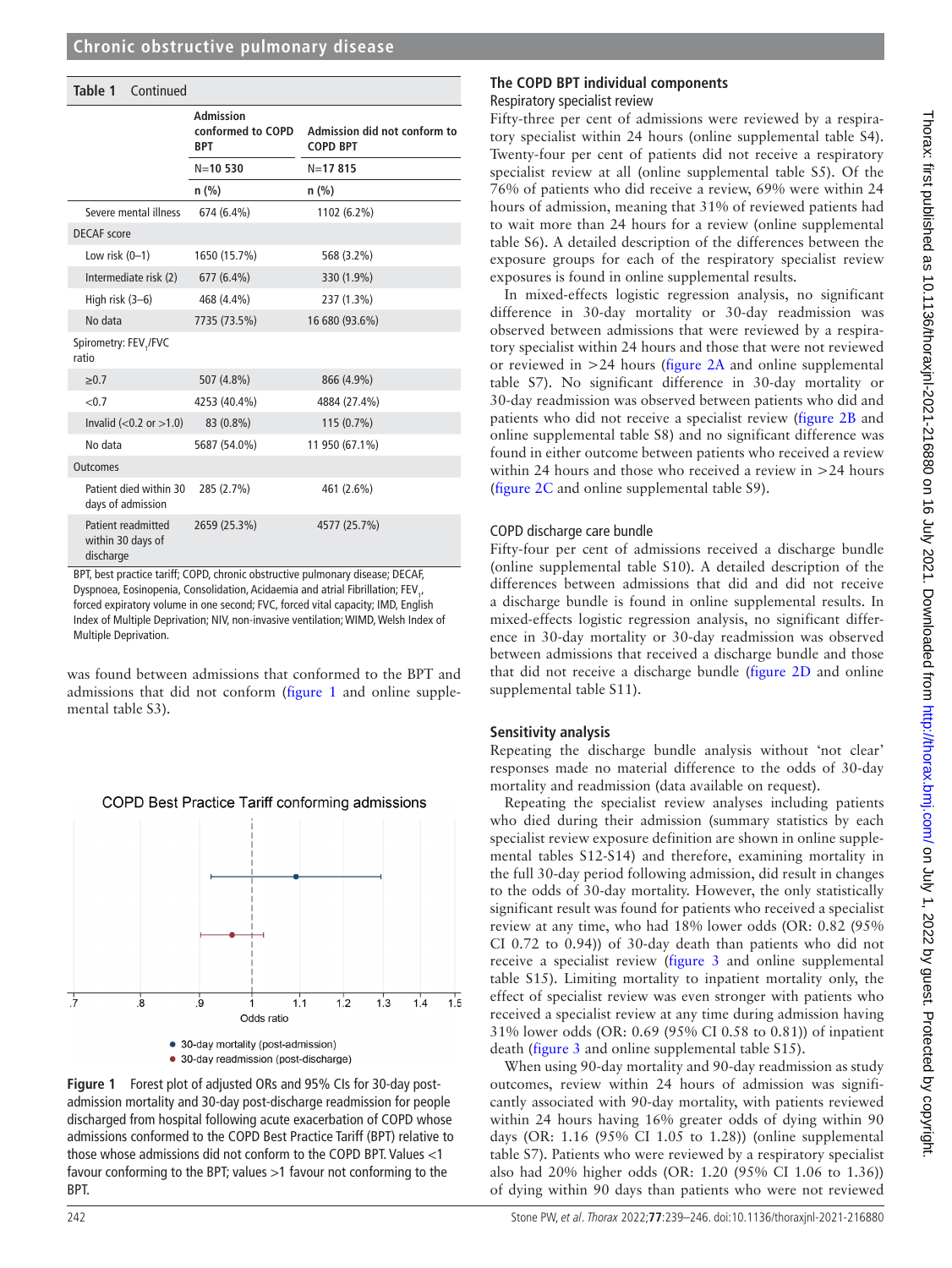

<span id="page-4-0"></span>**Figure 2** Forest plot of adjusted ORs and 95% CIs for 30-day postadmission mortality and 30-day post-discharge readmission for people discharged from hospital following acute exacerbation of COPD who: (A) received a respiratory specialist review within 24 hours of admission relative to those who did not receive a review or received a review in >24 hours of admission; (B) received a respiratory specialist review at any time during admission relative to those who did not receive a respiratory specialist review at any point during admission; (C) received a respiratory specialist review in ≤24 hours of admission relative to those who received a respiratory specialist review in >24 hours of admission; (D) received a discharge bundle relative to those who did not receive a discharge bundle. Values <1 favour the intervention; values >1 favour not receiving the intervention.



• Inpatient mortality

<span id="page-4-1"></span>**Figure 3** Forest plot of adjusted ORs and 95% CIs for 30-day postadmission mortality and inpatient mortality for patients admitted to hospital with acute exacerbation of COPD (ie, the full audit cohort including patients who died as an inpatient or self-discharged) who: (A) received a respiratory specialist review within 24 hours of admission relative to those who did not receive a review or received a review in >24 hours of admission; (B) received a respiratory specialist review at any time during admission relative to those who did not receive a respiratory specialist review at any point during admission; (C) received a respiratory specialist review in ≤24 hours of admission relative to those who received a respiratory specialist review in >24 hours of admission. Values <1 favour the intervention; values >1 favour not receiving the intervention.

by a respiratory specialist ([online supplemental table S8\)](https://dx.doi.org/10.1136/thoraxjnl-2021-216880), and patients who were reviewed within 24 hours had 13% higher odds (OR: 1.13 (95% CI 1.01 to 1.26)) of dying within 90 days than patients who were reviewed in >24 hours [\(online](https://dx.doi.org/10.1136/thoraxjnl-2021-216880)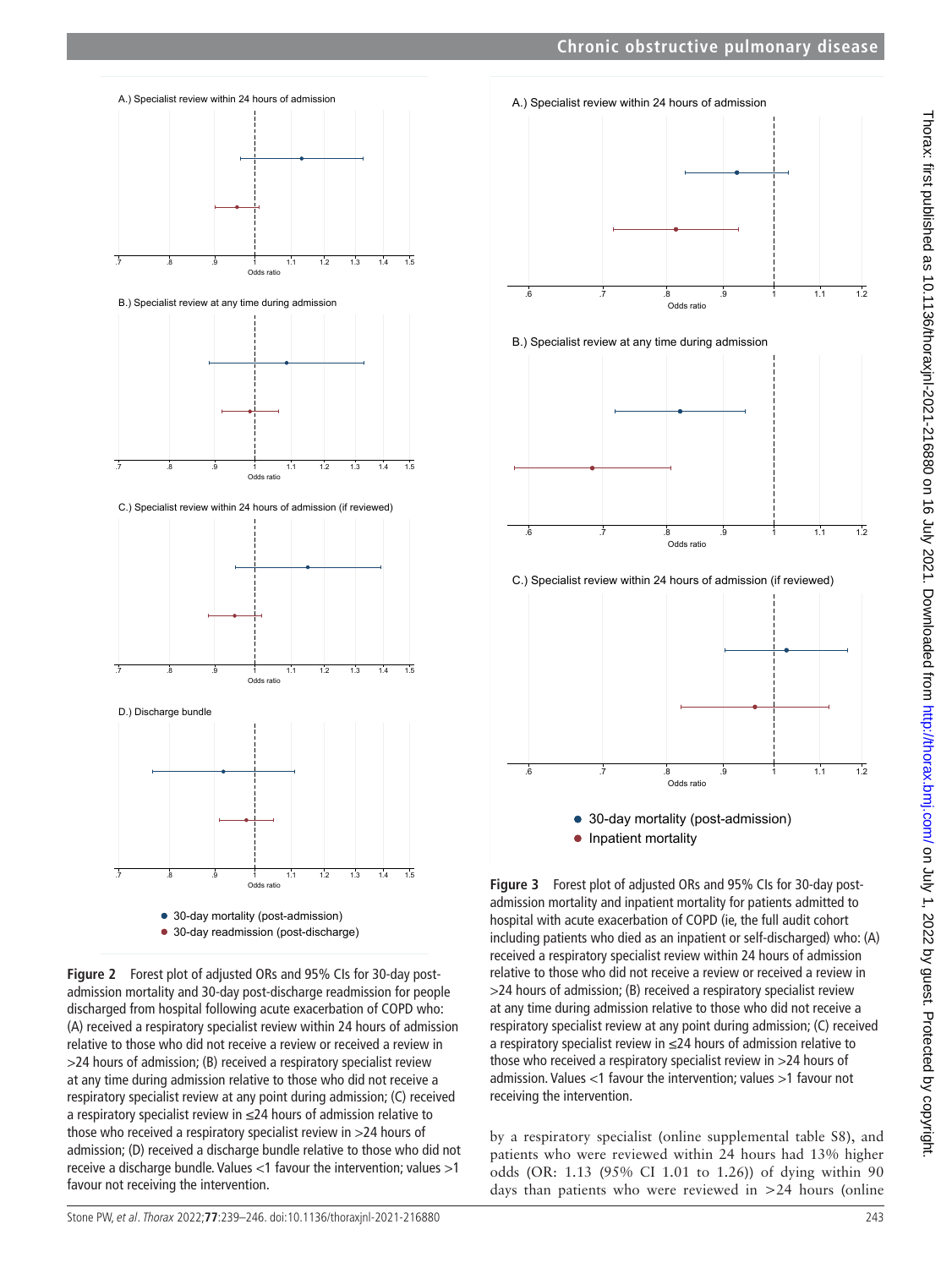[supplemental table S9\)](https://dx.doi.org/10.1136/thoraxjnl-2021-216880). There was no material difference in mortality or readmissions at 90 days compared with 30 days for patients who received a discharge bundle ([online supplemental](https://dx.doi.org/10.1136/thoraxjnl-2021-216880)  [table S11\)](https://dx.doi.org/10.1136/thoraxjnl-2021-216880).

In the analysis using only English hospitals, there was no material difference in 30-day outcome results; however, there were some changes in significance for 90-day outcome results. Patients had 12% lower odds (OR: 0.88 (95% CI 0.79 to 0.98)) of death within 90 days if they received a discharge bundle and patients who received a specialist review within 24 hours (relative to those who received a review in >24 hours) were no longer significantly likely (OR: 1.11 (95% CI 0.99 to 1.24)) to die within 90 days of admission ([online supplemental table S16](https://dx.doi.org/10.1136/thoraxjnl-2021-216880)).

In the analysis comparing hospitals where  $\geq 60\%$  of admissions conformed to the COPD BPT and hospitals where  $<60\%$ of admissions conformed, we did not find a significant difference in outcomes between the two groups ([online supplemental table](https://dx.doi.org/10.1136/thoraxjnl-2021-216880)  [S17\)](https://dx.doi.org/10.1136/thoraxjnl-2021-216880).

# **DISCUSSION**

In this study, we did not find an association between the combination of the two criteria (specialist review within 24 hours and receipt of a discharge bundle) of the English COPD BPT payfor-performance scheme and a reduction in 30-day (postadmission) mortality or 30-day (postdischarge) readmissions among people discharged from hospital following AECOPD. While the BPT was not designed to reduce mortality or readmission rates specifically, rather the intention was to promote better quality patient care, it might be anticipated that better patient care should in turn lead to better outcomes of readmission and mortality. In further analysis, when individually examining the two COPD BPT components, we also did not find an association between being reviewed by a respiratory specialist within 24 hours or receiving a discharge bundle and 30-day mortality or readmissions. However, when we included patients who died as an inpatient, we found that having a specialist review at any time during the admission was associated with 18% lower odds of 30-day mortality and 31% lower odds of inpatient mortality. This suggests that specialist review at any point during an admission is beneficial for inpatient mortality but does not improve mortality after discharge. When repeating the analysis using 90-day outcomes, patients who were reviewed by a specialist within 24 hours of admission had greater odds of dying within 90 days than those who were not reviewed or were reviewed after 24 hours. The most likely explanation for this is that there is important confounding from admission severity that we have not been able to adjust for and that, appropriately, the sicker patients are being reviewed in priority to those who are less unwell. In fact, given that patients seen by a respiratory specialist were more frequently prescribed oxygen and required NIV, respiratory specialist review may simply be a proxy for admission severity.

While it is difficult to argue that discharge bundles do not increase best-practice care, this analysis raises concern that while the right boxes are being ticked in the audit, there is not always effective intervention. We can measure conformance to the BPT, but we cannot measure the quality of the delivery of its components. For example, the bundle component of inhaler technique check will not provide any benefit if the inhaler is used poorly by the patient and optimal use is not then demonstrated and confirmed by the medical team, with a switch to an alternative device as appropriate. It is possible that some hospitals or members of the multiprofessional team may consider a bundle

complete if just a few of the items have been completed, while others may complete all bundle items without realising and state that a bundle has not been completed. For example, results from the most recent COPD audit<sup>28</sup> show that 74% of admissions were described as having received a discharge bundle, yet the patient was assessed for suitability for pulmonary rehabilitation in only 56% of admissions. We performed a sensitivity analysis, limiting our analysis to just English hospitals to exclude hospitals ineligible to participate in the BPT in case recording of data was better in those participating in the BPT. However, other than a possible suggestion that a discharge bundle was beneficial for 90-day mortality, no material difference was found. One possible reason for not seeing a benefit from the COPD BPT could be that benefits from some of the bundle items, such as smoking cessation and pulmonary rehabilitation, are not seen until after a longer period than 30 days, or the benefits are manifest in other ways (such as improved quality of life) that are not captured by readmission or mortality outcomes. It may also be possible that there is an indirect beneficial effect of the COPD BPT in the form of increased financial investment in respiratory teams as part of the focus to meet the BPT requirements. This may have helped to improve quality of care in COPD admissions. These are important aspects that this analysis cannot address and deserve further study.

While there have not been any previous studies of the COPD BPT pay-for-performance scheme, studies of the COPD BPT components have been completed. A systematic review<sup>[17](#page-7-4)</sup> of COPD discharge bundles found that they did not significantly improve mortality or quality of life and only weak evidence for a reduction in readmissions. A more recent literature review<sup>[29](#page-7-17)</sup> concluded that it was inconclusive if COPD admission or discharge care bundles reduced readmissions, and that further study was required. A recent UK study<sup>[18](#page-7-5)</sup> found no evidence that COPD care bundles reduced 28-day readmission, although emergency department attendances did reduce after care bundles were implemented in hospitals. It was also found that not all items of the admission and discharge bundles were reliably completed. A recent French study $30$  also concluded that a COPD discharge care bundle had no impact on 28-day AECOPD readmission or mortality. However, one recent US study<sup>31</sup> found that all-cause readmissions reduced after implementing a COPD care bundle. It is worth noting that all these bundle studies have comparatively small numbers of included patients and generally compare outcomes at a population-level rather than the patientlevel as we have done in this study. No formal assessment of publication bias was conducted in the literature reviews $1729$  due to the limited number of published randomised controlled trials and it is possible there is resultant publication bias.

Timely receipt of respiratory specialist input in AECOPD admissions has not been as extensively studied as COPD discharge bundles; however, a study in North East England $32$  found that after implementing a model that ensured respiratory specialists were available 24 hours a day, 7 days a week, 30-day mortality decreased. An increase in 90-day (but not 30-day) readmissions was also observed. Again, this study compared population-level figures at two time points, which could explain differences from our study.

Although there are no prior studies of the COPD BPT, studies have examined the impact of the hip fracture BPT on patient outcomes. The hip fracture BPT is another pay-for-performance scheme in England, similar to the COPD BPT, that aims to improve care quality for hip fractures. Oakley *et al*<sup>[33](#page-7-21)</sup> compared admissions before and after the introduction of the hip fracture BPT, BPT compliant and BPT noncompliant admissions. They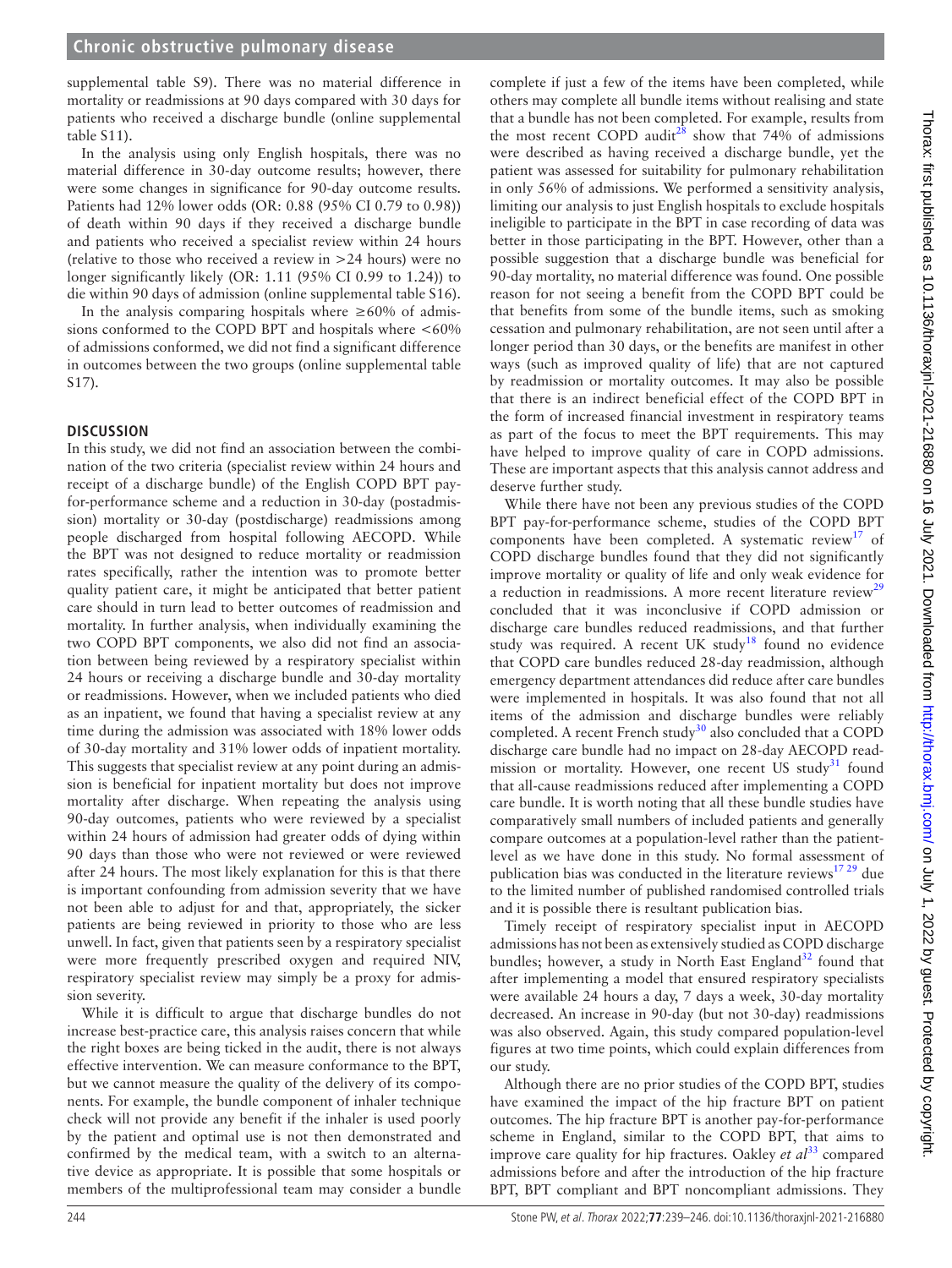found that the hip fracture BPT did not lead to any improvements at the organisational level (pre-BPT vs post-BPT), however, at the patient-level, mortality was significantly reduced (BPT vs non-BPT admissions). Survival analysis also found a significant longterm survival benefit for BPT conforming admissions. Whitaker  $et \text{ } a l^{34}$  similarly found that 1-year survival was significantly better in BPT conforming admissions. Metcalfe *et al*[35](#page-7-23) compared admissions in England and Scotland following the introduction of the BPT (which only applies to England) and found that there was a greater reduction in mortality, readmissions and length of hospital stay during the BPT period in England than in Scotland. It should be noted that the hip fracture BPT has the definitive intervention of surgery that is not present in the COPD BPT, so the two may not necessarily be comparable.

The value of pay-for-performance schemes has been investigated in other healthcare settings; $6-8$  however, it is difficult to draw direct comparisons given differences in healthcare delivery and pay-for-performance models that exist. While financial incentives are often seen as being a key element in changing clinical practice, pay-for-performance does not always lead to better easily measurable outcomes. For example, financial incentives may lead to better overall investment, with effective implementation of components of pay-for-performance schemes themselves difficult to measure.

The primary strength of this analysis comes from the number of patients included. However, this study does have limitations. We have used adjustment to attempt to control for differences between BPT admissions and non-BPT admissions. However, our results suggest that there is unmeasured confounding from admission severity. It may also be that there is confounding from other factors related to the admission such as COPD disease severity, exacerbation frequency and patient frailty. These are all possible confounders that we unfortunately do not have available data on to be able to adjust for and could possibly explain why we have not been able to find an association between the COPD BPT and mortality or readmission. Another possible limitation is that we have used all-cause readmissions as our outcome rather than just AECOPD admissions. It is not clear whether the BPT or discharge bundle aims to reduce just AECOPD readmissions or any readmissions. However, over 50% of the readmissions in our study were for either AECOPD or pneumonia and some of the other studies discussed used all-cause readmission as an outcome too.<sup>[18 31](#page-7-5)</sup> A limitation of the data set that we used is that it is not clear which specific elements of the discharge bundle have been completed, we are simply provided with a binary 'yes, bundle completed' response and as Morton *et al*<sup>18</sup> noted, certain elements of the discharge bundle are not always well completed.

In conclusion, we found that documentation of conforming to the COPD BPT pay-for-performance scheme criteria or receipt of a discharge care bundle alone does not appear to be associated with a reduction in mortality or readmission. However, receiving a respiratory specialist review at any point during an admission was associated with lower inpatient mortality. Further thought and work is needed to better understand the benefits of pay-for-performance models. The COPD BPT and other financial incentive schemes should be specific in the outcomes they want to improve, so that interventions with the strongest evidence base can be financially incentivised. If the COPD BPT is failing to have the desired improvement to patient outcomes because of failure to adequately complete all COPD discharge bundle components, it may be sensible to add each bundle item to the COPD BPT separately rather than including them under the single requirement of 'COPD discharge bundle'.

**Acknowledgements** Preliminary work from this study has previously been presented at the 2019 European Respiratory Society International Congress [\(https://](https://doi.org/10.1183/13993003.congress-2019.PA3326) [doi.org/10.1183/13993003.congress-2019.PA3326\)](https://doi.org/10.1183/13993003.congress-2019.PA3326).

**Contributors** PWS ran the analyses and produced the first draft of the manuscript. PWS, AA, JRH, CMR, JKQ made substantial contributions to conception and design of the study, acquisition and interpretation of data; took part in revising the article critically for important intellectual content; gave final approval of the version to be published; and agreed to be accountable for all aspects of the work.

**Funding** The authors have not declared a specific grant for this research from any funding agency in the public, commercial or not-for-profit sectors.

**Competing interests** PWS reports grants from Royal College of Physicians, during the conduct of the study. AA reports grants from Royal College of Physicians, during the conduct of the study. JRH reports grants, personal fees and non-financial support from pharmaceutical companies that make medicines to treat COPD, outside the submitted work. CMR reports personal fees from Astra Zeneca, personal fees from Pfizer, outside the submitted work. JKQ reports grants from Royal College of Physicians, during the conduct of the study; grants and personal fees from AZ, grants and personal fees from Bayer, grants and personal fees from BI, grants and personal fees from Chiesi, grants and personal fees from GSK, grants from MRC, grants from The Health Foundation, outside the submitted work.

**Patient consent for publication** Not required.

**Ethics approval** The audit operates under Section 251 approval from the Confidentiality Advisory Group of the Health Research Authority. The reference number is CAG-8-06(b)/2013. Further details are in online supplemental methods.

**Provenance and peer review** Not commissioned; externally peer reviewed.

**Data availability statement** Data may be obtained from a third party and are not publicly available. Data collected on behalf of HQIP by all NCAPOP projects are routinely reported and these reports are available in the 'Resources' section of the HQIP website ([https://www.hqip.org.uk/resources/\)](https://www.hqip.org.uk/resources/). The reported data are also placed on the data.gov.uk website. Data are also placed upon MyNHS and NHS Choices. For details of how to apply for data that is not in the public domain, please see HQIP's data access webpages ([https://www.hqip.org.uk/national-programmes/](https://www.hqip.org.uk/national-programmes/accessing-ncapop-data/) [accessing-ncapop-data/](https://www.hqip.org.uk/national-programmes/accessing-ncapop-data/)).

**Open access** This is an open access article distributed in accordance with the Creative Commons Attribution Non Commercial (CC BY-NC 4.0) license, which permits others to distribute, remix, adapt, build upon this work non-commercially, and license their derivative works on different terms, provided the original work is properly cited, appropriate credit is given, any changes made indicated, and the use is non-commercial. See: [http://creativecommons.org/licenses/by-nc/4.0/.](http://creativecommons.org/licenses/by-nc/4.0/)

#### **ORCID iDs**

Philip W Stone <http://orcid.org/0000-0002-2326-4987> Alexander Adamson <http://orcid.org/0000-0003-0265-5900> John R Hurst<http://orcid.org/0000-0002-7246-6040> Jennifer K Quint <http://orcid.org/0000-0003-0149-4869>

#### **REFERENCES**

- <span id="page-6-0"></span>1 World Health Organisation. The top 10 causes of death. Available: [https://www.](https://www.who.int/news-room/fact-sheets/detail/the-top-10-causes-of-death) [who.int/news-room/fact-sheets/detail/the-top-10-causes-of-death](https://www.who.int/news-room/fact-sheets/detail/the-top-10-causes-of-death) [Accessed 18 Mar 2021].
- <span id="page-6-1"></span>2 British Lung Foundation. Chronic obstructive pulmonary disease (COPD) statistics. Available:<https://statistics.blf.org.uk/copd>[Accessed 27 Sept 2017].
- <span id="page-6-2"></span>3 Jinjuvadia C, Jinjuvadia R, Mandapakala C, et al. Trends in outcomes, financial burden, and mortality for acute exacerbation of chronic obstructive pulmonary disease (COPD) in the United States from 2002 to 2010. [COPD](http://dx.doi.org/10.1080/15412555.2016.1199669) 2017;14:72–9.
- <span id="page-6-3"></span>4 Medical Directorate, NHS England. Our Ambition to Reduce Premature Mortality: A resource to support commissioners in setting a level of ambition. [Online], 2014. Available: [http://webarchive.nationalarchives.gov.uk/20160605131141/https://www.](http://webarchive.nationalarchives.gov.uk/20160605131141/https://www.england.nhs.uk/wp-content/uploads/2014/03/mort-res-22-5.pdf) [england.nhs.uk/wp-content/uploads/2014/03/mort-res-22-5.pdf](http://webarchive.nationalarchives.gov.uk/20160605131141/https://www.england.nhs.uk/wp-content/uploads/2014/03/mort-res-22-5.pdf) [Accessed 29 Sep 2017].
- <span id="page-6-4"></span>5 National Institute for Health and Care Excellence. Resource impact report: Chronic obstructive pulmonary disease in over 16s: diagnosis and management (update) (NG115). [Online]. Available: [https://www.nice.org.uk/guidance/ng115/resources/](https://www.nice.org.uk/guidance/ng115/resources/resource-impact-report-pdf-6602803741) [resource-impact-report-pdf-6602803741](https://www.nice.org.uk/guidance/ng115/resources/resource-impact-report-pdf-6602803741) [Accessed 8th May 2019].
- <span id="page-6-5"></span>6 Kyeremanteng K, Robidoux R, D'Egidio G, et al. An analysis of pay-for-performance schemes and their potential impacts on health systems and outcomes for patients. [Crit Care Res Pract](http://dx.doi.org/10.1155/2019/8943972) 2019;2019:1–7.
- 7 Roberts ET, Zaslavsky AM, McWilliams JM. The value-based payment modifier: program outcomes and implications for disparities. [Ann Intern Med](http://dx.doi.org/10.7326/M17-1740) 2018;168:255–65.
- 8 OECD, World Health Organization. Paying for performance in health care: implications for health system performance and accountability. OECD, 2014.
- <span id="page-6-6"></span>9 Institute for Healthcare Improvement. What Is a Bundle?. [Online]. Available: [http://](http://www.ihi.org:80/resources/Pages/ImprovementStories/WhatIsaBundle.aspx) [www.ihi.org:80/resources/Pages/ImprovementStories/WhatIsaBundle.aspx](http://www.ihi.org:80/resources/Pages/ImprovementStories/WhatIsaBundle.aspx)